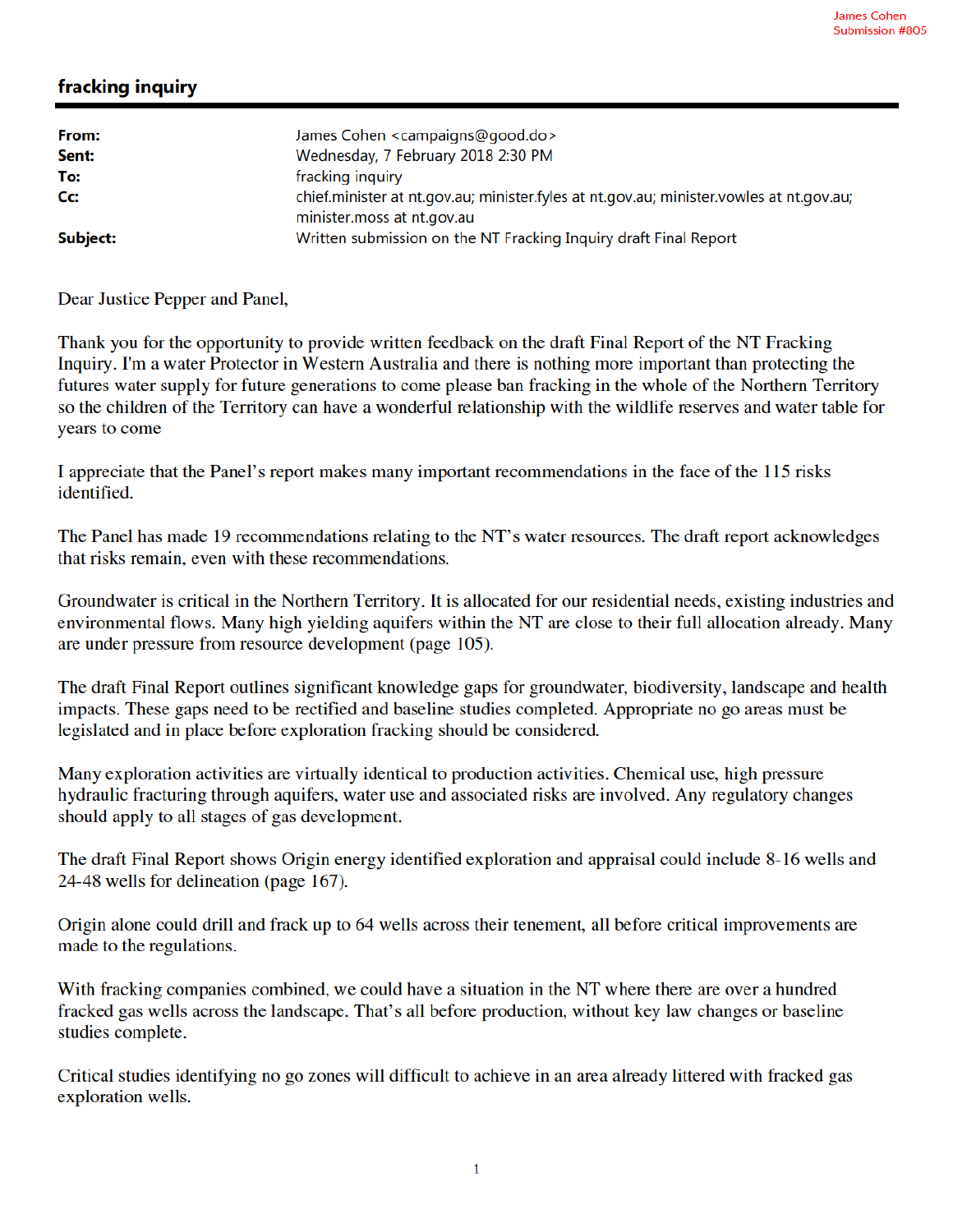I support the swath of new regulations and legislation required to try and protect landholders and water. However, that work needs to happen before the oil and gas industry is permitted to start fracking in the Northern Territory again.

The below critical recommendations must be improved and work completed BEFORE EXPLORATION fracking takes place.

Recommendation 5.1 (Enforceable code of practice for abandonment of onshore gas wells)

Recommendation 5.6 (Wastewater management framework)

Recommendation 7.1 (Water Act amended for shale extraction licence and payment for water)

Recommendation 7.4 (Strategic regional environmental and baseline assessment (SREBA), including a regional groundwater model, be developed and undertaken)

Recommendation 8.4 (Fire management plan and 10 year baseline assessment)

Recommendation 9.2 (Code of practice be developed and implemented for monitoring, detection and reporting of methane emissions)

Recommendation 10.1 (Human Health Risk Assessment prepared and approved)

Recommendation 12.11 (Social impact management plan) This recommendation should also be extended to allow for the legal right to say 'no' to fracking.

Recommendation 14.1 (Design and implement a full cost recovery system for fracking regulation)

Recommendation 14.16 (Legislation to regulate seismic surveys, drilling, hydraulic fracturing, and well abandonment)

Recommendation 14.18 (Fit and proper person test)

Recommendation 15.1 (Strategic regional environmental and baseline assessment (SREBA) undertaken and no go zones implemented)

In the NT there is a saying, "Once you frack you can't go back." Exploration fracking is no different. The studies, legal improvements and no-go zones suggested by the panel are critical. They must be actioned before any further fracking exploration.

Let's not wait until the production phase to put in place critical new regulations and laws. We must avoid delays to the protection of the Northern Territory's water, landscapes and people.

Thank you for considering my feedback on this critical matter for the future of the Northern Territory.

Yours sincerely, James Cohen Jurien Bay, Western Australia, 6516, Australia

This email was sent by James Cohen via Do Gooder, a website that allows<br>people to contact you regarding issues they consider important. In accordance with web protocol FC 3834 we have set the FROM field of this email to our generic no-reply address at campaigns@good.do, however James provided an email address which we included in the REPLY-TO field.